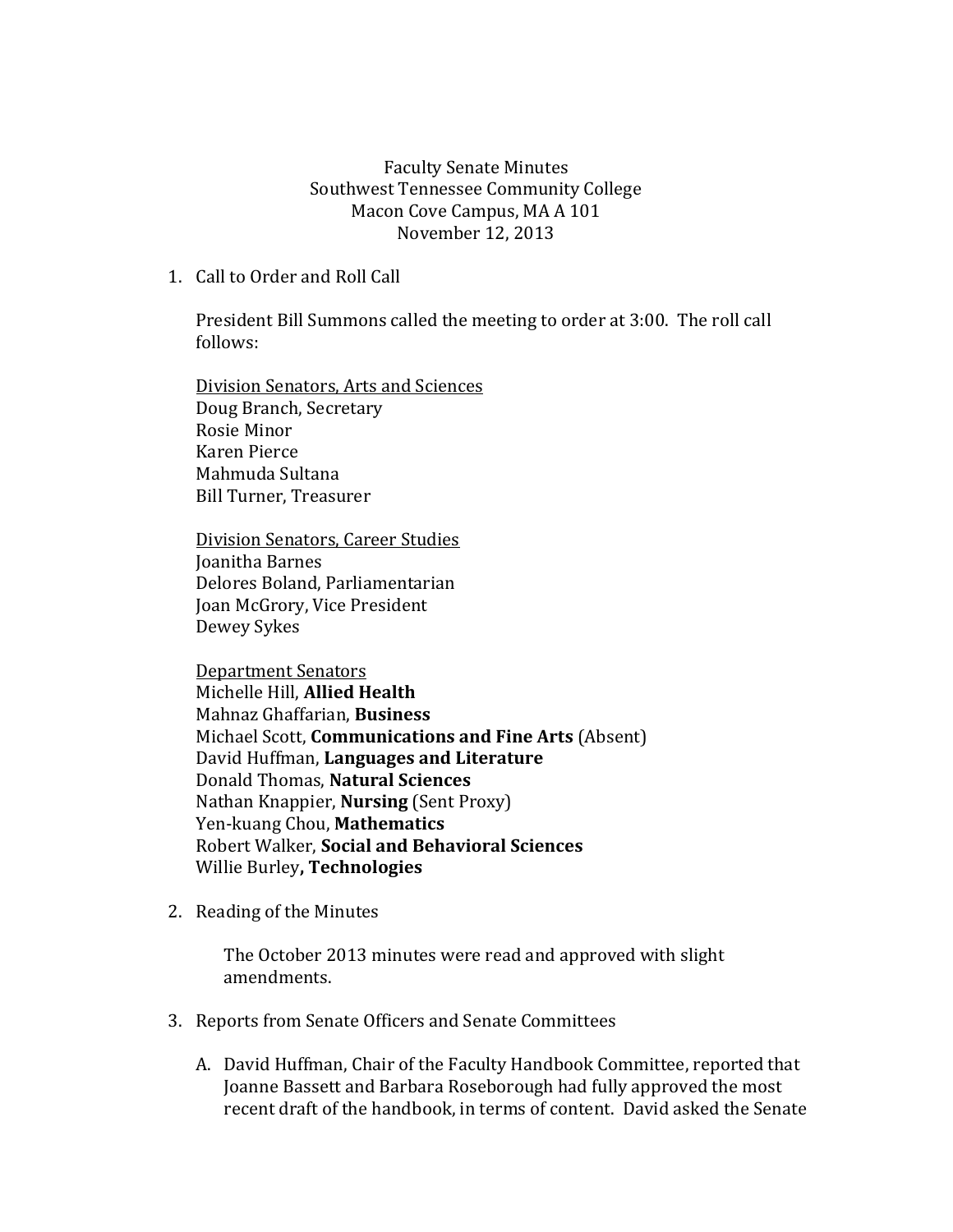to note that a few forms had been slightly changed. Several senators noted spacing and paragraphing issues, but David assured the body that those problems would be corrected before the handbook goes online. David noted, too, that the handbook should be online by the beginning of the spring semester. A motion was made, seconded, and passed that the Senate approve the content of the handbook, with the understanding that formatting issues would be taken care of by Todd Blankenbeckler, Clint Norwood, and the Faculty Handbook Committee.

- B. Bill Summons announced the members of the ad hoc SET committee, appointed by him, charged with writing SET questions for developmental lab-based courses for which the usual SET instrument isn't entirely appropriate or adequate. Members of that committee are Hannah Province (chair), Natalie Herndon, David Huffman, Lydia Linebarger, Miki Richardson, and Raydine Yarborough.
- C. Bill Summons drew names for the Promotion and Tenure Committee and the Promotion and Tenure Appeals Committee, employing the usual protocols. (The Secretary will forward the names to the Provost, who will inform the faculty members they have been chosen.) Those committee members are as follows: Promotion and Tenure Committee: Clair Berry, Rose Cummings, Bobbie Hawkins, Evelyn Little, Megan Murphy, Darcy Simms, Doug Smith. Promotion and Tenure Alternates: John Brassel, Phyllis Porter, Dewey Sykes. Promotion and Tenure Appeals Committee: Dwight Campbell, Ken Carpenter, Mathilda Doorley, Shannon Little, Khalil Rassy, Nathan Washington, Bill Weppner. Promotion and Tenure Appeals Alternates: Roma Magtoto, Annie Sultana, Tom Wolfe.
- D. David Huffman gave a report for the Faculty Welfare Committee, substituting for the chair of that committee, Lisa Loden. That committee had unanimously voted to approve a resolution for a smoke-free campus, as previous efforts to eliminate smoking in areas where people are forced to walk seem not to have worked. This is a Faculty Welfare Committee issue because secondhand smoke can affect the health of faculty. The Faculty Welfare Committee wished to bring the resolution before the Senate for approval.

A discussion ensued, and the Senate decided to table the discussion until February, when Lisa Loden would be asked to attend. The Senate decided it needed precise language from the Faculty Welfare Committee before it wished to vote. Bill Summons suggested, too, that senators should speak to members of their departments in order to get feedback before voting. We will discuss this under old business in February.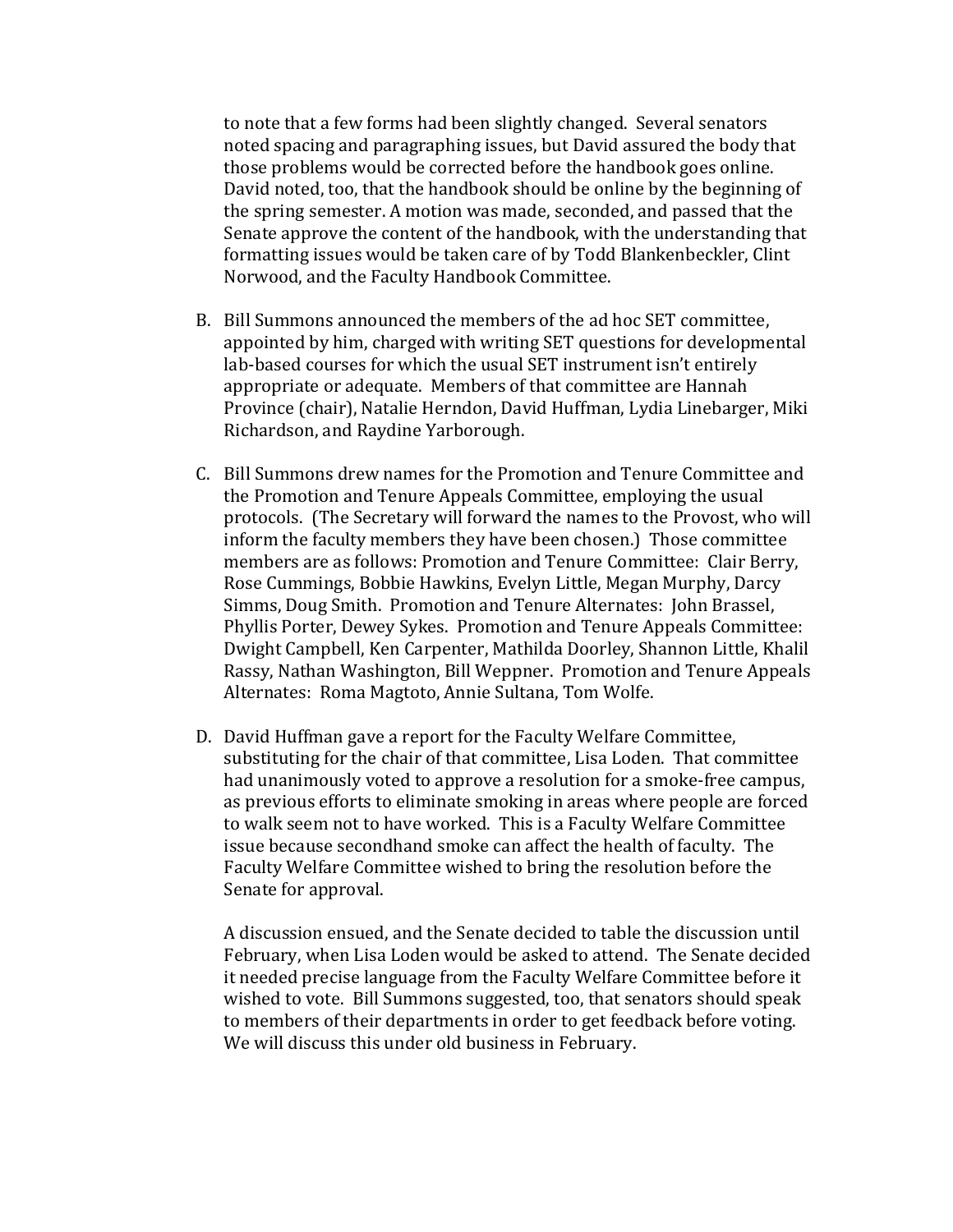## 4. Old Business

A discussion ensued about the faculty's general displeasure about being asked to volunteer to advise students between semesters. Further, there has been no "chat" opportunity for faculty to express this concern to administrators. The issue, several noted, is that "volunteering" to serve doesn't feel like volunteering: there is pressure, subtle and otherwise, for faculty to work during this time. Bill Summons noted that many of these problems come from mandatory advising and that we are the only TBR college requiring mandatory advising every semester. Senators supposed, too, that very few students would actually be on campus to be advised during this time. It seems like we're being asked to sacrifice a lot of time for what will probably be very little payoff.

A consensus arose that the provost and dean be invited to our February meeting to discuss the related problem of how faculty are being asked to "volunteer" to work a good bit during the summer, especially for advising, even when they're not being paid. We assume that the issue of being asked to advise students between fall and spring semesters will also be addressed.

Bill Summons agreed to invite the Provost and the Dean to our February meeting.

- 5. New Business
- A. Bill Summons has heard, from reliable sources, that the administration is considering altering the summer pay scale from the familiar TBR mandated 1/32 formula. This would require TBR approval. Bill offered to write a letter of concern to the administration about this point, asking senators to email particular points of concern to him.

A motion was made, seconded, and approved that Bill compose and send such a letter.

B. Parking concerns were addressed. One senator noted there is no faculty parking designated by painted red lines at the Union Ave. campus, further pointing out that the Faculty Handbook specifically states that such line designations exist.

It was moved, seconded and approved that Delores Boland draft a letter to the administration voicing this concern, also mentioning our desire that existing parking regulations be enforced.

C. The body addressed the overly time-consuming nature of promotion and tenure portfolios. The motion was made, seconded, and approved that the